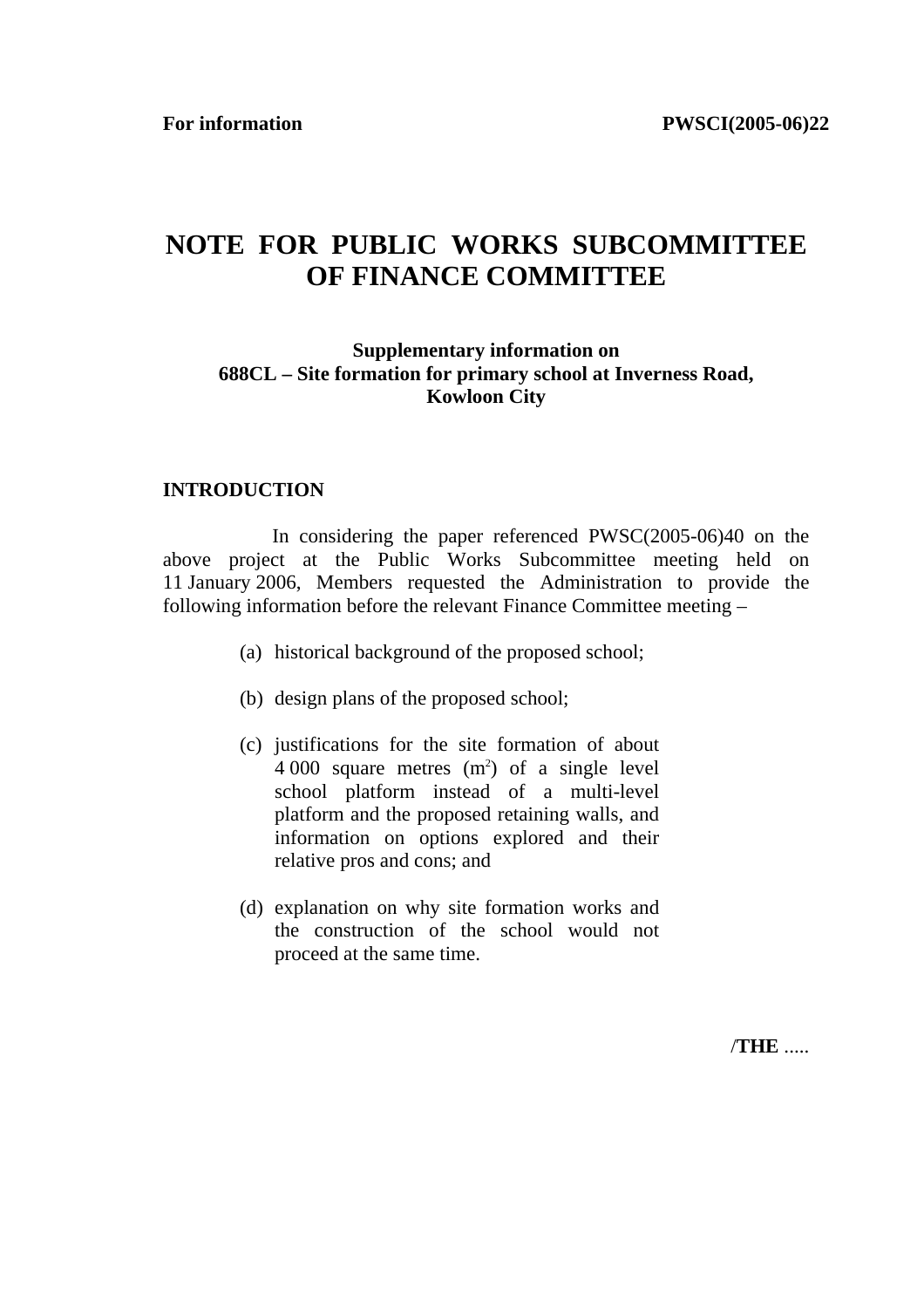### **THE ADMINISTRATION'S RESPONSE**

#### **Historical background of the proposed school**

2. The proposed school development is for conversion of Bishop Walsh Primary School in Wong Tai Sin district into whole-day operation. A site location plan of the school development is at Enclosure 1.

3. It is Government's policy to implement whole-day primary schooling for virtually all students by the 2007/08 school year. In the 2005/06 school year, over 80% of primary school places are in the whole-day mode. In late  $2002$ , the School Allocation Committee<sup>1</sup> recommended the allocation of a primary school premises at Site 1C under the South East Kowloon Development (SEKD) to the Catholic Diocese of Hong Kong, the school sponsor of Bishop Walsh Primary School, for the School's conversion into whole-day mode. Subsequently, the Court of Final Appeal's ruling on the interpretation of the Protection of the Harbour Ordinance in January 2004 called for a review of the SEKD. The need for a comprehensive review of the SEKD has thus led to the suspension of the school building project at Site 1C. In late 2004, two Legislative Council (LegCo) Case Conferences were held to explore the possibility of allocating a replacement site in Kowloon to the affected school sponsor for the concerned conversion of Bishop Walsh Primary School. Attending LegCo Members requested at that time that a replacement school site should be accorded to the School as a matter of priority. The School Allocation Committee recommended the allocation of the primary school premises at Inverness Road, Kowloon City to the school sponsor for converting Bishop Walsh Primary School to whole-day operation in the 2005 School Allocation Exercise, having considered the views of LegCo Members and other applications for the site from schools awaiting conversion into whole-day operation.

#### **Design plans of the proposed school**

4. Preliminary design plans<sup>2</sup> including perspective view of the proposed school from Lok Fu Park and sections through the proposed school platform are attached at Enclosures 2, 3 and 4.

/5. .....

<sup>1</sup> The School Allocation Committee makes recommendations to PSEM on the allocation of school premises/sites to suitable school sponsors. The Committee comprises an equal number of official and non-official members familiar with the Hong Kong education system.

<sup>&</sup>lt;sup>2</sup> Since the proposed school is still at an early stage of the development, only a preliminary school design is available at present. It is subject to revision, pending further discussion with the school sponsoring body which is encouraged to participate in the design of the school such that the design could cater for its curriculum, teaching and learning needs.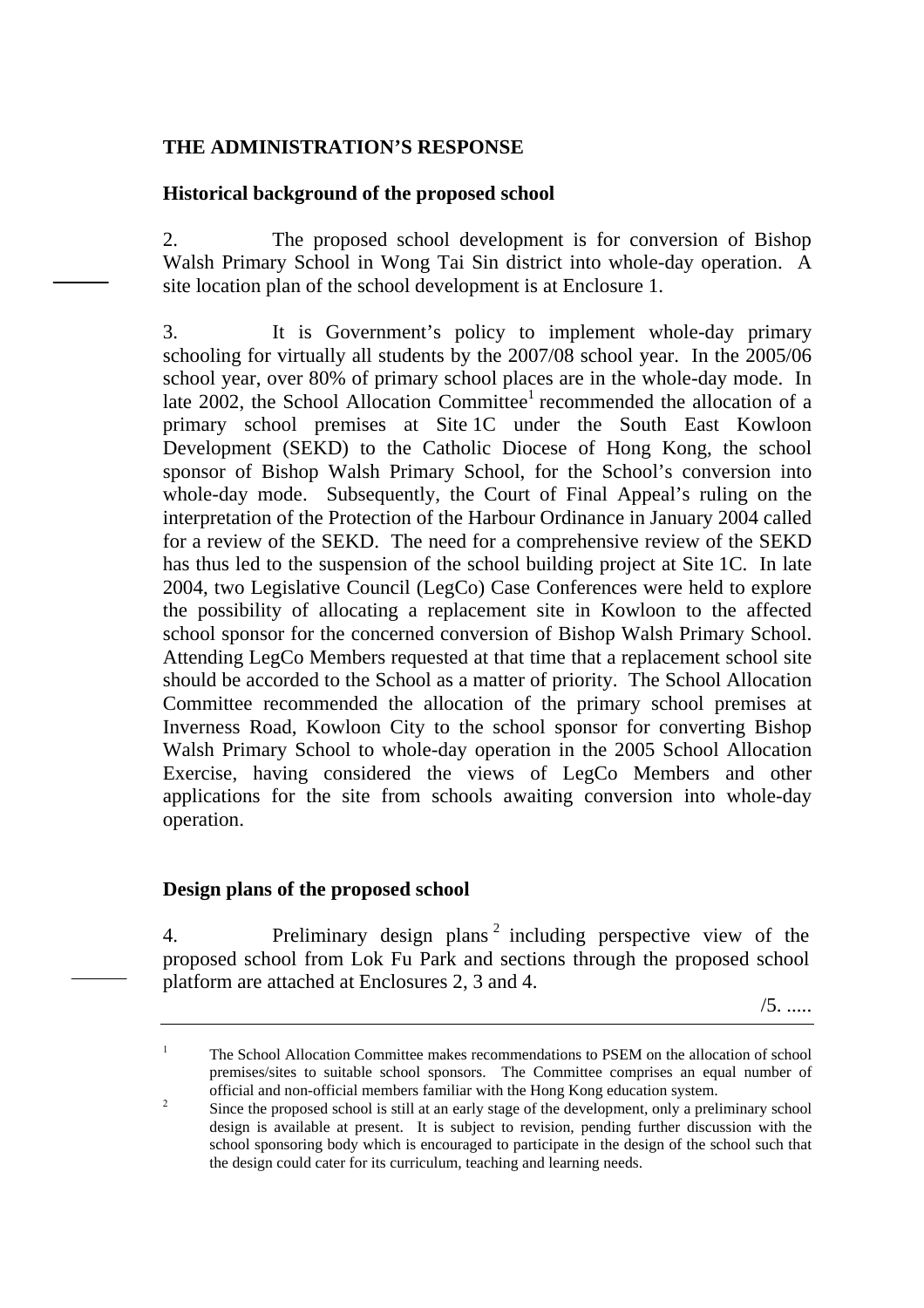Justifications for the site formation of about 4 000 m<sup>2</sup> of a single level **school platform instead of a multi-level platform and the proposed retaining walls, and information on options explored and their relative pros and cons** 

5. The Civil Engineering and Development Department and Architectural Services Department, which are responsible for the design of site formation and school construction works respectively, have been working closely to ensure compatibility of their design. Justifications for adopting a single level school platform with retaining walls are -

- (a) the existing site is on sloping ground with a level difference of about 15 metres (m) between its boundaries at Inverness Road (i.e. the low side) and Lok Fu Park (i.e. the high side). Adopting a multi-level platform design to suit the site topography will involve formation of a lower platform adjacent to Inverness Road for loading/unloading of school buses, car parking and access for emergency vehicles and an upper platform adjacent to Lok Fuk Park to accommodate the main bulk of the classroom accommodation. Compared with the single level platform design, this multi-level platform design has the following disadvantages -
	- (i) it will not reduce the scope of site formation works as slope and retaining wall construction works will still be required to cope with the sloping topography of this small site and to make the upper platform safe for school construction. On the other hand, the school construction cost will increase as it will involve construction of school building with deeper foundation and piled decks on the upper platform and the slopes between the lower and upper platforms. The estimated total cost for site formation and school construction for the multi-level platform design is about \$126.0 million, which is about \$5.0 million higher than that for the single level platform design; and
	- (ii) given the relatively small size of the site, multi-level development will result in a relatively high-rise school building which is not desirable for a primary school for safety reasons in the event of an emergency. In terms of operation, time may be wasted when students commute between classrooms and playground.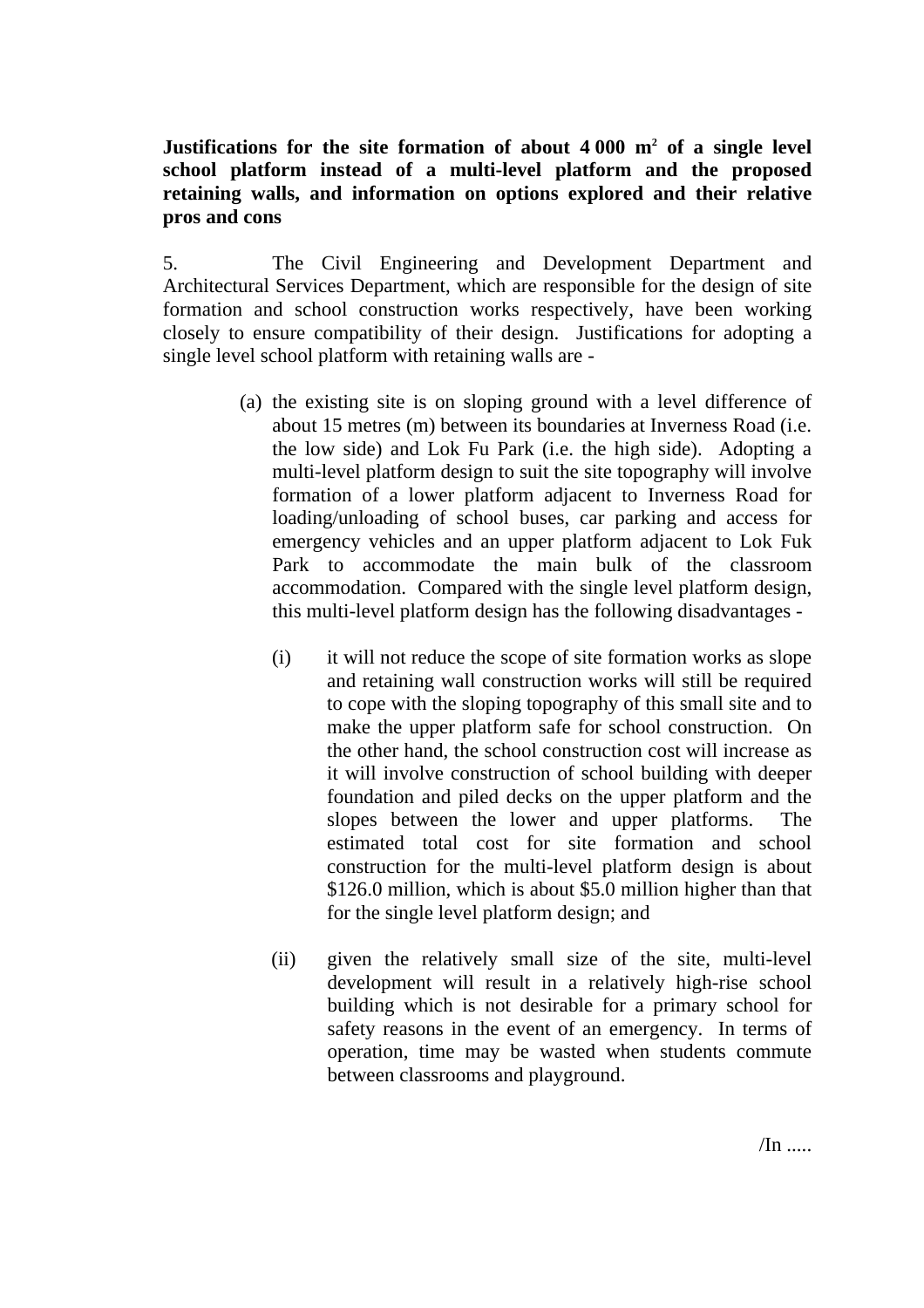In view of the above, the multi-level platform design will not bring about cost-savings. Rather, it will limit the development potential and operational use of this small site.

(b) a single level platform design with retaining walls can effectively accommodate the school facilities within the height restriction imposed by the Education Ordinance<sup>3</sup>, and allow more flexibility in school design. To maximize the development potential of the site and obviate the need for an extensive vehicular ramp system, the level of the platform is set to match with the level of the existing access road. Please refer to Enclosures 3 and 4 which illustrate sections through the proposed school platform.

Against the above considerations, the Administration considers it appropriate to adopt a single level platform design for this small site for school development.

## **Explanation on why site formation works and the construction of the school would not proceed at the same time**

6. The Administration considers it appropriate to proceed with the site formation works and construction of the school separately for this particular project. This decision has been made at the planning stage due to both project management and resource considerations.

7. As the site is small and that site formation works should be required for the entire site due to the sloping topography, there will not be adequate working space for carrying out site formation and school construction works in parallel. Furthermore, additional temporary site preparatory works will need to be carried out if the school construction works are to commence before completion of the site formation works. Given the above, it is only reasonable, from both the project management point of view and on resource considerations, for the Administration to plan ahead and schedule the commencement of the school construction works to tie in with the completion of the site formation works.

<sup>3</sup> Regulation 7 of Chapter 279A Education Regulations under the Education Ordinance stipulates control on the maximum height of schools. It provides that no part of any school premises, except the parapet wall round a roof playground, shall be situated at a height more than 24 m above ground level: Provided that the Permanent Secretary, with the advice of the Director of Fire Services, may by notice in writing authorize that any part of such premises be situated at such height greater than 24 m as may be specified in the notice.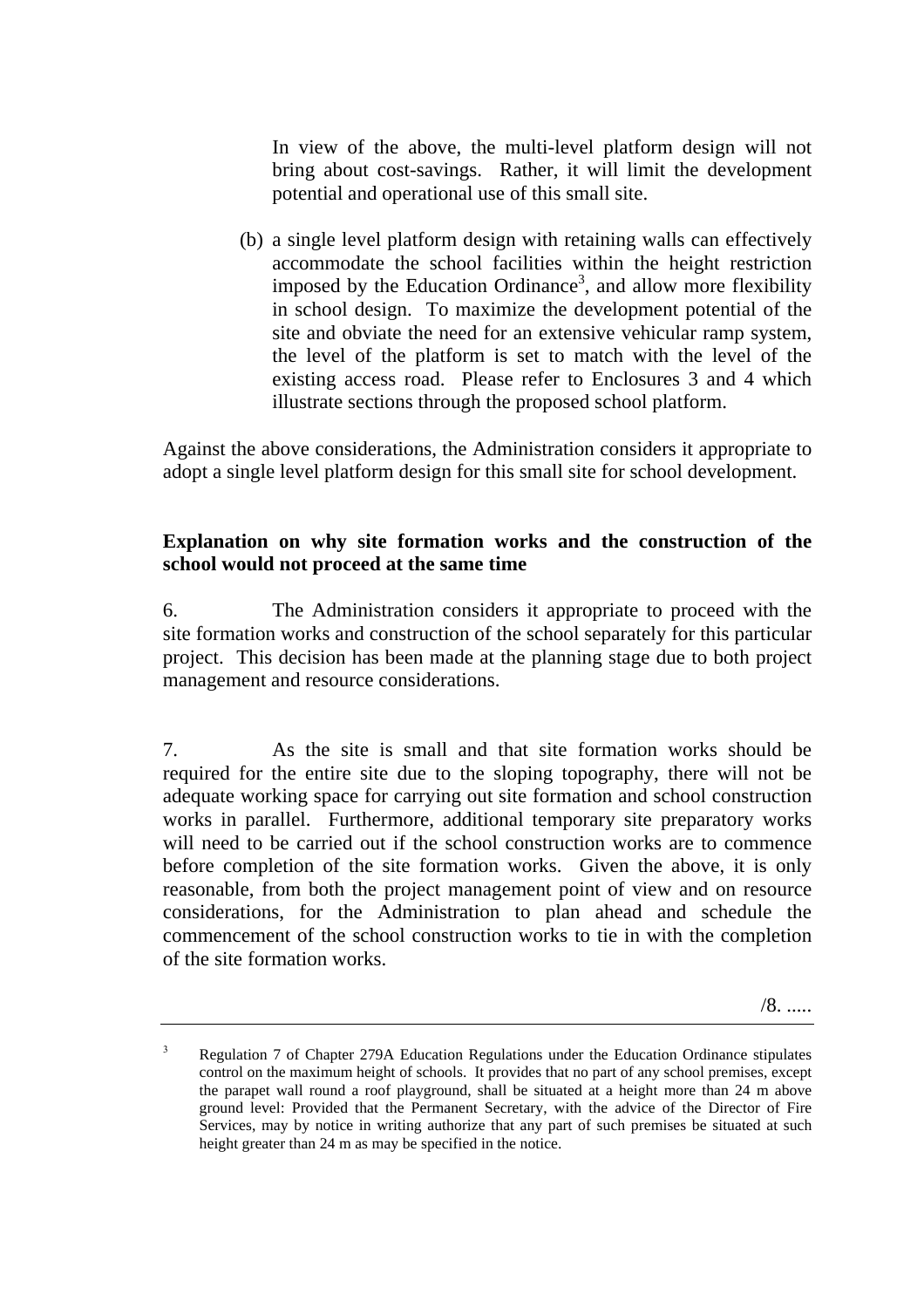8. We have therefore submitted a funding request for the site formation works first to facilitate the early commencement of the site preparatory work. We plan to submit a separate funding request for Members' consideration when the detailed design and tender documents for the school construction are completed in June 2007 tentatively. We recommend the current approach as the streamlined programme ensures an efficient and costeffective use of resources in project planning, achieves the earliest commissioning of the site formation works for the school and facilitates Members' scrutiny of the detailed provisions of the school at a later stage.

--------------------------------------

Education and Manpower Bureau February 2006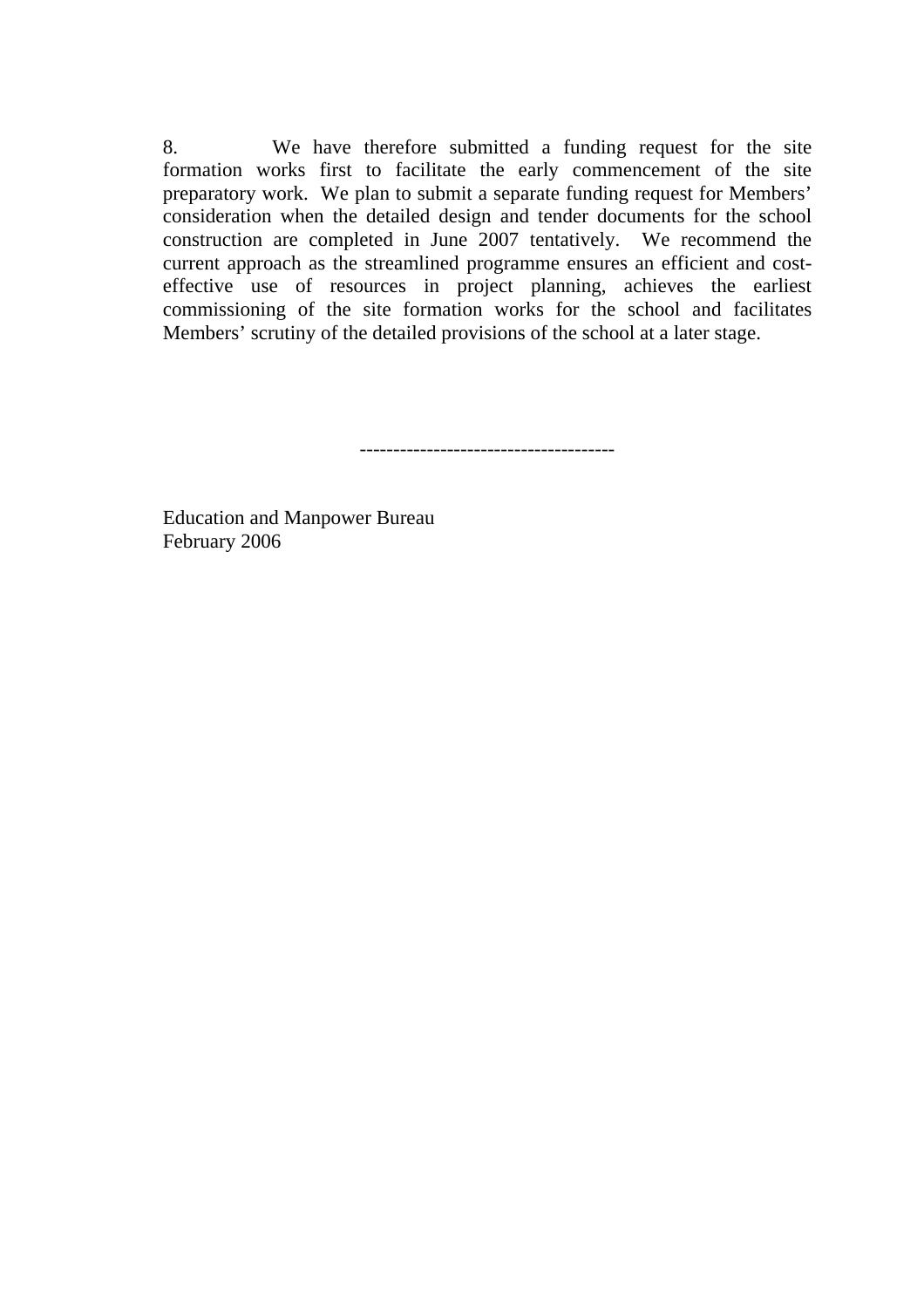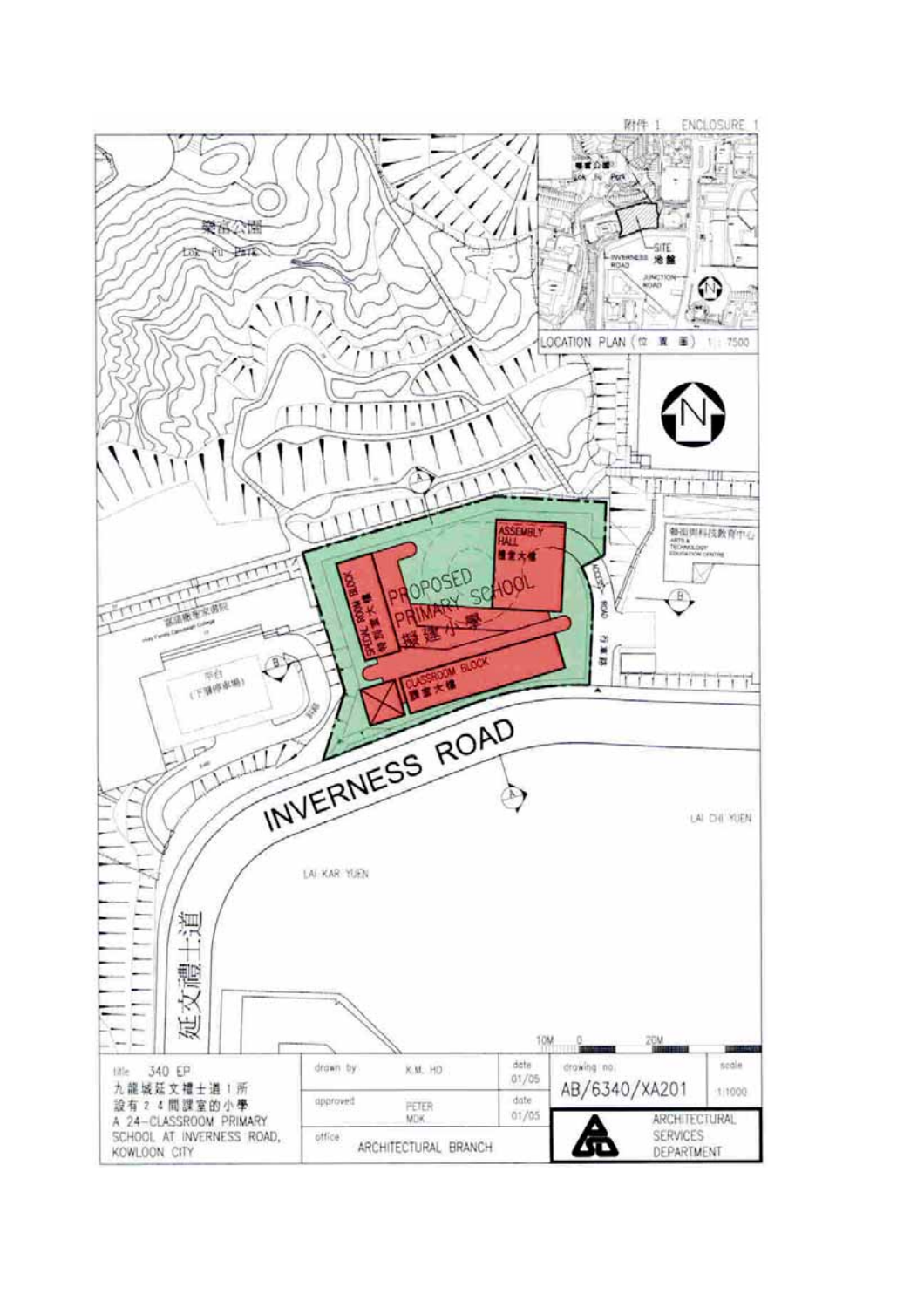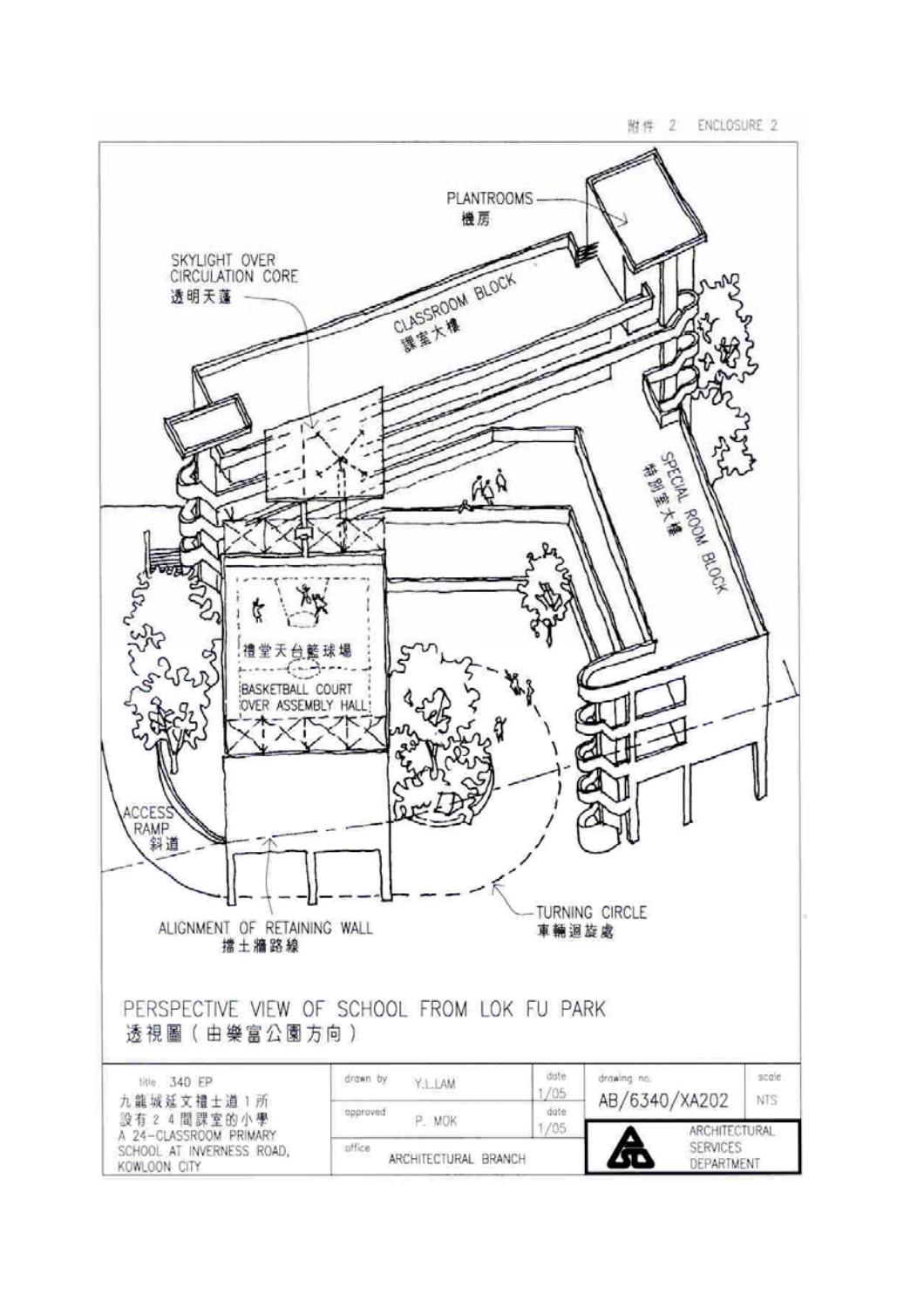

附件 3 ENCLOSURE 3

A4 210 x 297